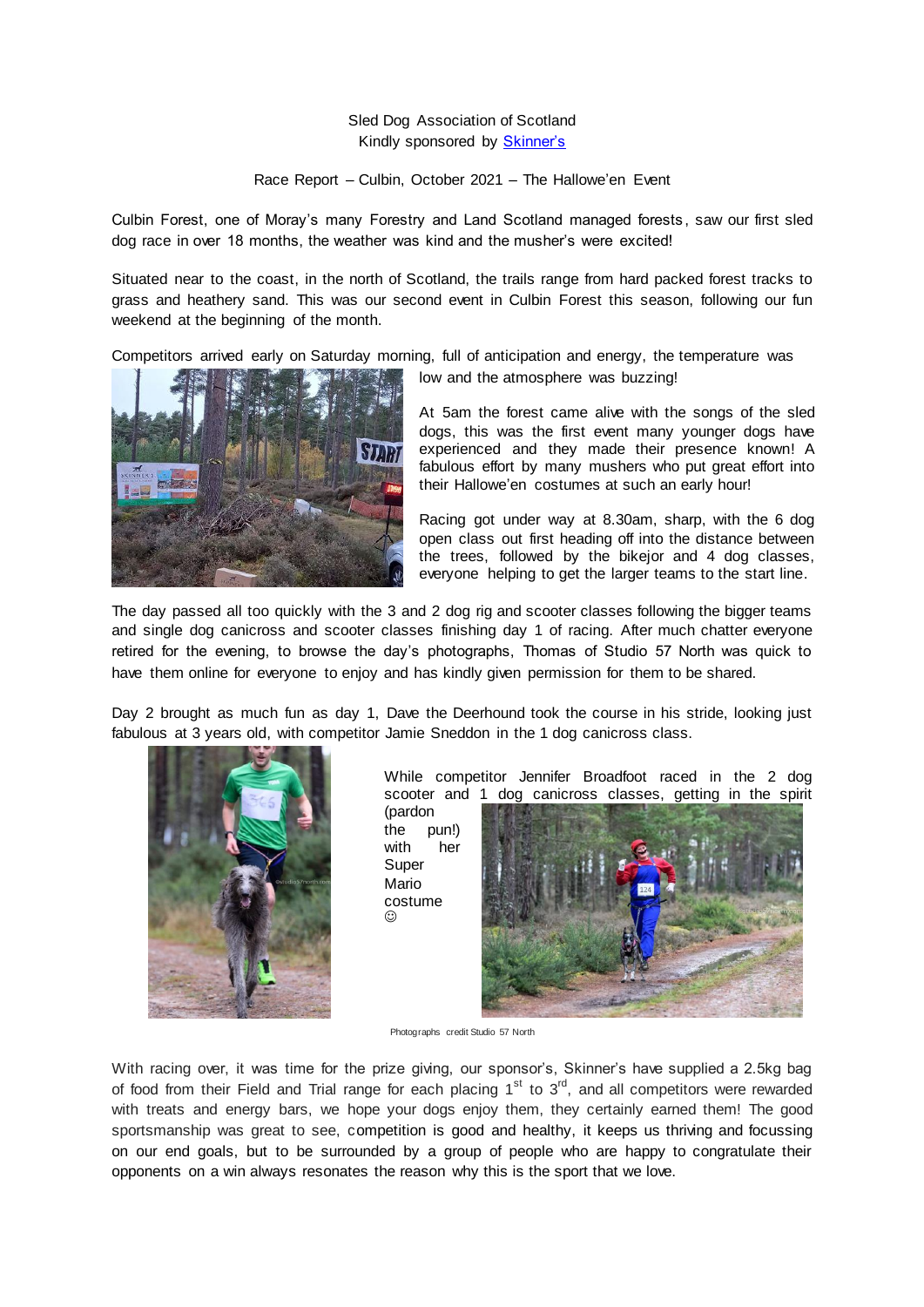The fastest team of the weekend was the 4 dog open team, owned and raced by Ashleigh Dean, who flew round the trail in a rapid time of 7m 19s! Wow!

Well done Ashleigh, your young team are doing you proud! Ashleigh was joined on the podium by Gilli McLeod who took  $2<sup>nd</sup>$  place and Alan Morton who took 3<sup>rd</sup>.



Photograph credit Studio 57 North

Helping out at the prize giving was Ella Sugars, who won the 2 dog junior Nordic Breed class and Mali and Eira Fitzgerald, thank you girls, we hope we will soon be giving medals to Mali and Eira. The masks worn by the girls during the presentation were so convincing that Rebecca Croft was too scared to collect her  $2^{nd}$  place prize for the 2 dog open class and had to ask her partner lain, to collect it for her!



To be fair, this is a pretty convincing mask!

It wouldn't be Hallowe'en without a best costume competition now, would it? The winner was Tim Sugars who dressed as Tyrannosaurus Rex, racing his 2 dog team in full costume.  $2^{nd}$  place was Roddy Milne, or Lord Voldemort as he shall be known henceforth! and Ella Sugars took 3rd place with her squid games costume.

You have to wonder what the people we share the forest with think when they see this rumbling round the trails;